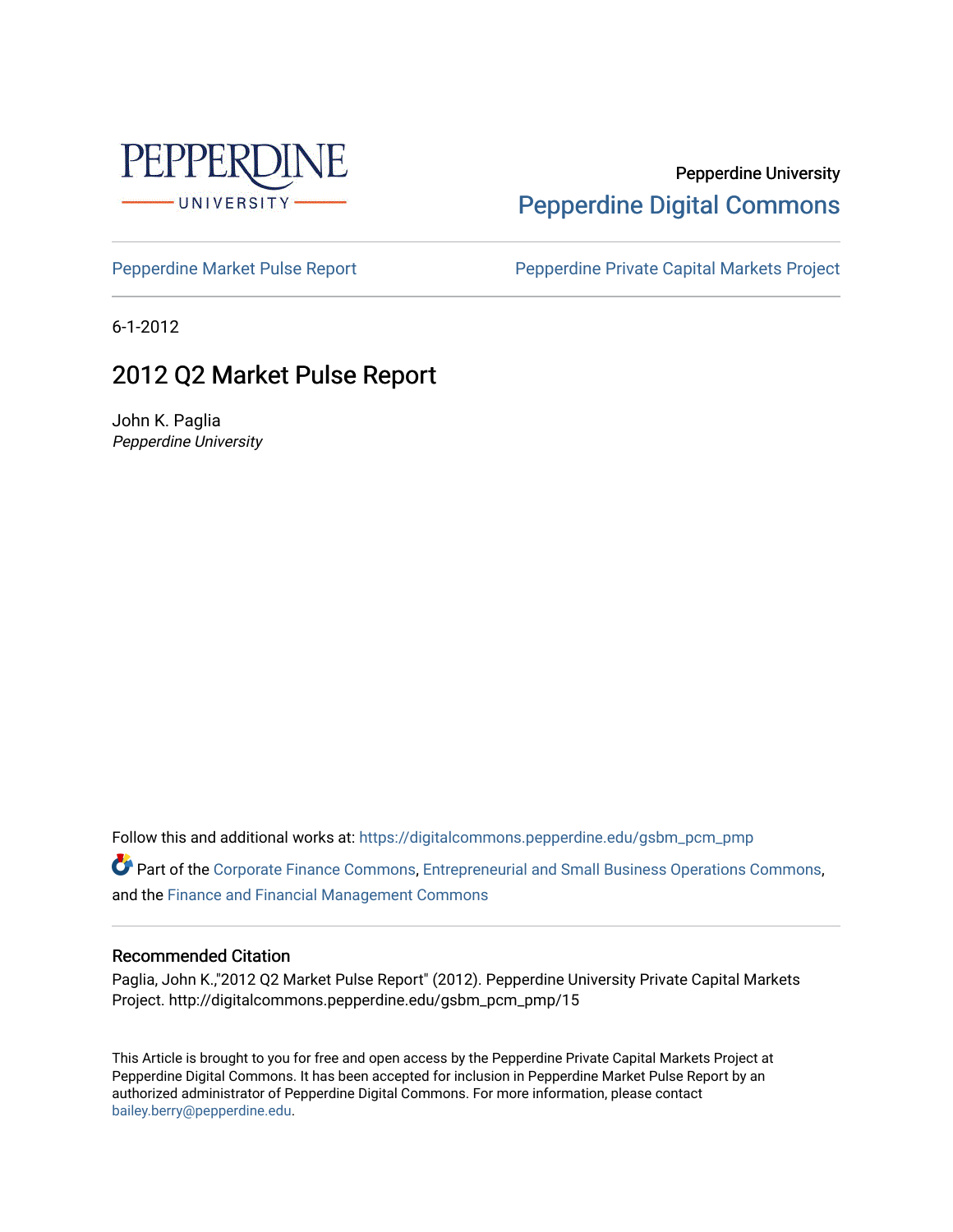# MARKETPUL

# QUARTERLY SURVEY REPORT QUARTERLY SURVEY REPORT



The quarterly International Business Brokers Association (IBBA) and M&A Source<br>*Market Pulse* Survey Report was created to gain an accurate understanding of the market conditions for businesses being sold in Main Street (values \$0-\$2MM) and lower middle market (values \$2MM and more). The national survey was conducted with the intent of providing a valuable resource to business owners and their advisors. The IBBA and M&A Source present the *Market Pulse* Survey Report in partnership with the Pepperdine Private Capital Markets Project and the Graziadio School of Business and Management at Pepperdine University.

# *Figure 1: Market Segments Studied*

| <b>MAIN STREET</b> | <b>LOWER MIDDLE MARKET</b> |
|--------------------|----------------------------|
| Less than \$500K   | $$2MM - $5MM$              |
| \$500K - \$1MM     | \$5MM and above            |
| $$1MM - $2MM$      |                            |





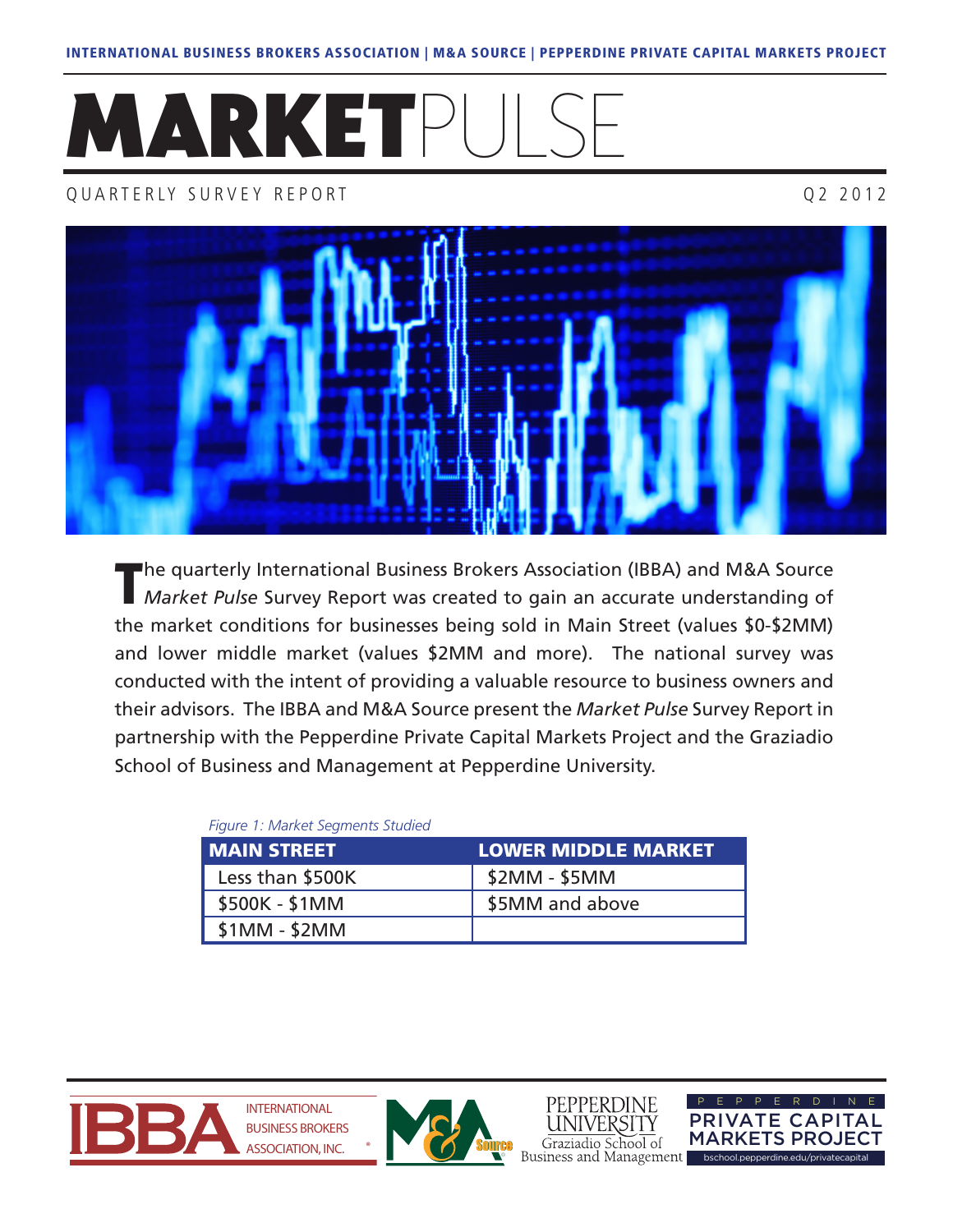A summary of key findings follows.

# BUYER AND SELLER MARKETS:

Brokers working Main Street deals were far more inclined to describe conditions as a "buyer's market" (>70%), while those in the lower middle market were slightly more likely to describe the market as neutral or favorable to sellers.

Time to close: Smaller Main Street businesses closed the fastest, with 77% of deals reportedly closing in less than seven months. As deal size increased, so did time to close. In the lower middle market, 84% of deals in the \$2MM-\$5MM range closed in 11 months or less. Most deals (85%) of \$5MM and above reportedly sold in six to nine months, although 8% took two or more years to close.

# WHAT'S SELLING:

Hot industries varied by business size. In the Main Street market for businesses valued at \$1MM or less, consumer goods/retail, business services, personal services, and restaurants topped the number of closed transactions. For businesses valued between \$1MM-\$2MM, manufacturing (47%), health care and biotech (18%), and construction/engineering (12%) were trending.

In the lower middle market, in the \$2MM-\$5MM sector, wholesale distribution (29%), business services (21%), and construction/engineering (21%) accounted for most of the businesses sold. Businesses of \$5MM or more followed the same trend with manufacturing at 23% and wholesale distribution at 15%.

# BUYER TYPE:

Not surprisingly, buyers in the Main Street sector were far more likely to be individuals while strategic (companies) and financial (private equity) buyers dominated the lower middle market.

For the smallest Main Street businesses of \$500K or less, 91% of the buyers were individuals. Of those, more than half (58%) were first time buyers and 33% were previous business owners. For all businesses in the \$1MM-\$5MM range, individual buyers dropped to around 50%. Around 40% of companies this size were purchased by another company, and 10% went to private equity.

Notably, in this survey, there were no individual buyers at the \$5MM-plus level. Of those businesses for sale, almost a third (31%) were purchased by other companies and 62% were purchased by private equity.

"It was interesting to see that private equity firms completed twice as many transactions as corporate buyers," said Scott Bushkie CBI, M&AMI, principal of Cornerstone Business Services Inc. "Private equity had record capital raising years in 2006 and 2007 and time is running out to invest those funds and yield a return within their standard 10-year investment windows. They held back during the great recession, and now they're looking to make up for lost time."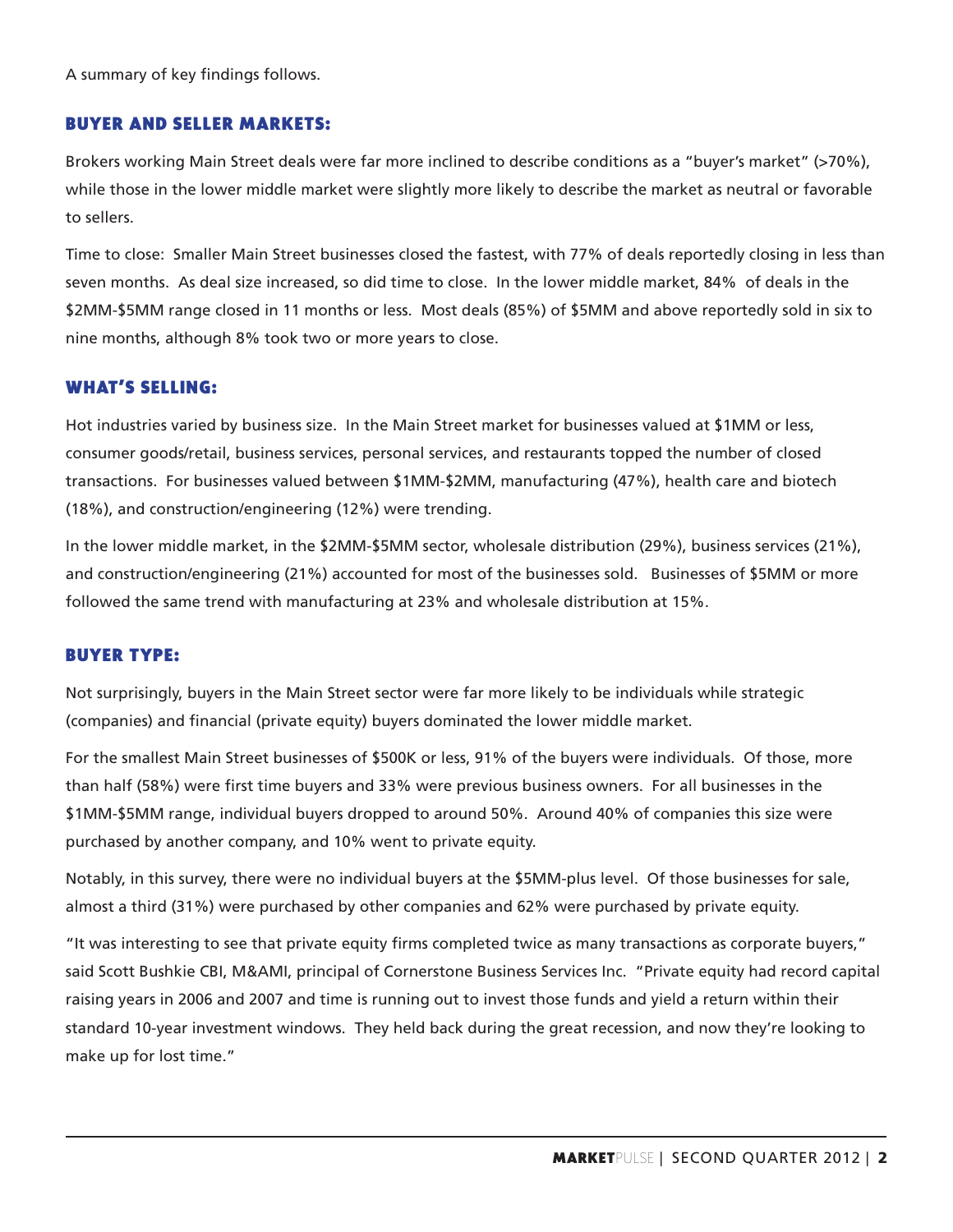# REASON FOR SALE:

In both the Main Street and lower middle market sectors, sellers sold for three primary reasons: retirement, burn out, and to pursue a new opportunity. Of interest, while not primary drivers, "unsolicited offer" began appearing as a motivator at the \$1MM value and above, while concerns over possible tax increases showed up at only \$2MM and above.

### DEAL STRUCTURE:

For businesses in the middle value ranges, buyers were more likely to rely on alternative financing sources most often seller financing, but also mezzanine financing and earnouts to a lesser degree. For businesses valued at \$500K or less, brokers reported that 75% of deal funding came in the form of cash at close. That dropped to 54% for businesses in each of the \$500K-\$1MM, \$1MM-\$2MM and \$2MM-\$5MM ranges, before increasing again to 61% for deals of \$5MM in value and above.

"The smallest and largest sectors had the most cash at close. We expect that smaller deals probably had higher percentages due to the availability of SBA loans," explained Pino Bacinello CBI, M&AMI, principal of Pacific Business Brokers Inc. and current chairman of the IBBA. "At the opposite end of the spectrum, for the largest deals, we know that corporations and private equity have more available cash than ever before, driving an increase in cash at close there as well."

"As the deal got larger, it was interesting to see that earnouts became more prevalent as a tool to close the gap between buyer and seller expectations," he added.

| <b>DEAL SIZE</b> | <b>CASH AT</b><br><b>CLOSE</b> | <b>SELLER</b><br><b>FINANCING</b> | <b>MEZZANINE</b><br><b>FINANCING</b> | <b>SELLER</b><br><b>RETAINED</b><br><b>EQUITY</b> | <b>EARN OUT</b> | <b>OTHER</b> |
|------------------|--------------------------------|-----------------------------------|--------------------------------------|---------------------------------------------------|-----------------|--------------|
| $<$ 500 $K$      | 75%                            | 19%                               |                                      |                                                   |                 | 7%           |
| \$500K-\$999K    | 54%                            | 20%                               | 4%                                   | 9%                                                |                 | 13%          |
| \$1MM-\$2MM      | 54%                            | 22%                               | $1\%$                                | $1\%$                                             | 6%              | 16%          |
| \$2MM-\$5MM      | 54%                            | 13%                               | 7%                                   | 3%                                                | 10%             | 13%          |
| $$5MM+$          | 61%                            | 3%                                | 3%                                   | 11%                                               | 12%             | 10%          |

#### *Figure 2: Financing Structures*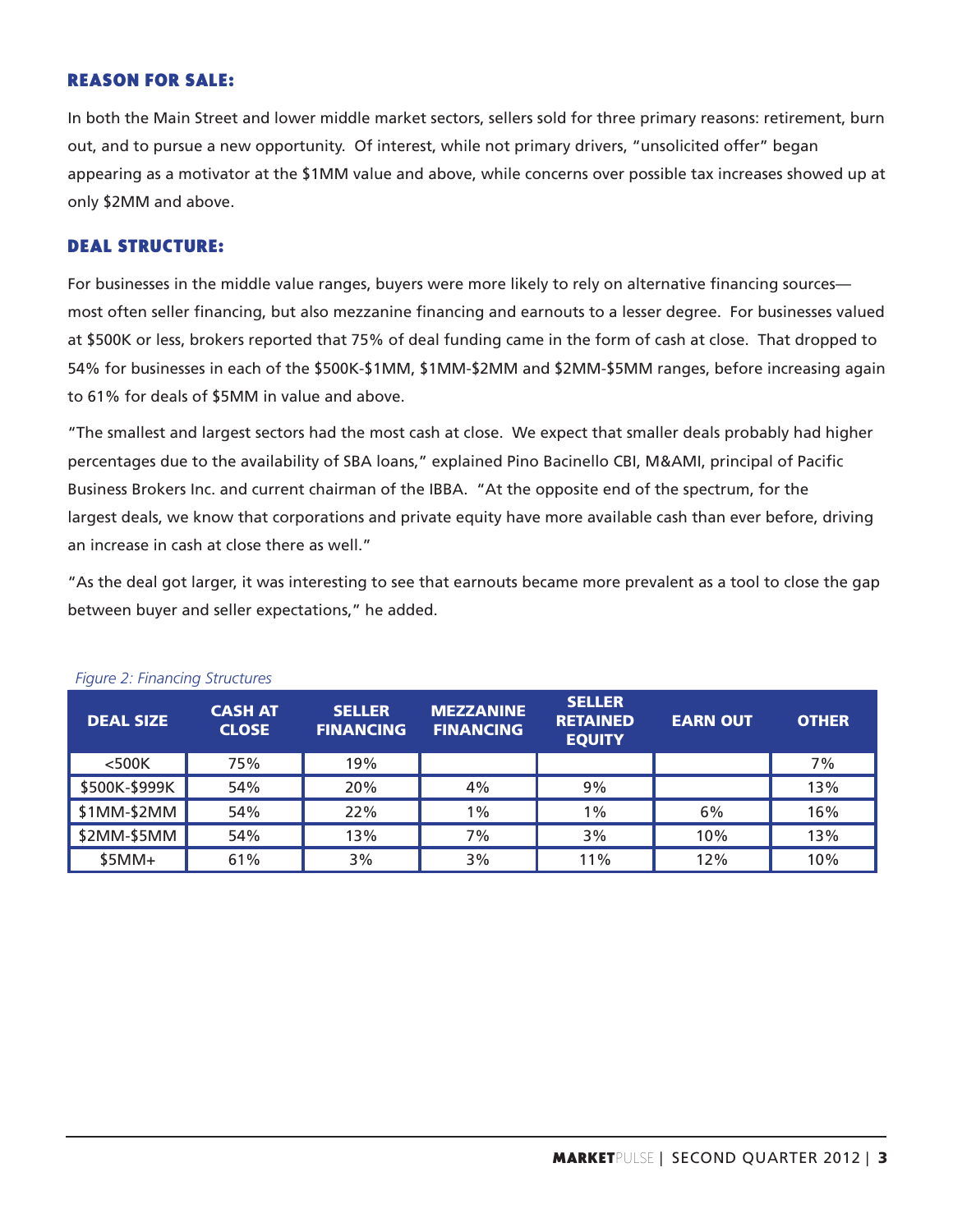# MULTIPLES:

The larger the business, the higher the multiples. The table below indicates the most commonly reported multiples for each market sector.

|                            | <b>SDE</b>        | <b>EBITDA</b>  |
|----------------------------|-------------------|----------------|
| <b>MAIN STREET</b>         |                   |                |
| Less than \$500K           | $81\%$ @ 1.5-2.5x |                |
| \$500K - \$1MM             | 83% @ 2.0-3.5x    | 66% @ 2.0-3.0x |
| \$1MM - \$2MM              | 67% @ 2.0-3.0x    | 75% @ 3.0-4.0x |
| <b>LOWER MIDDLE MARKET</b> |                   |                |
| \$2MM - \$5MM              |                   | 70% @ 4.0-5.0x |
| \$5MM and above            |                   | 76% @4.5-6.0x  |

| Figure 3: Multiples by Deal Size |  |  |  |  |  |
|----------------------------------|--|--|--|--|--|
|----------------------------------|--|--|--|--|--|

*SDE = seller's discretionary earnings EDITDA = earnings before interest, taxes, depreciation and amortization Transactions in the Main Street market are typically based on multiples of SDE, while those in the lower middle market are most commonly based on EBITDA. In some instances survey respondents reported multiples for both SDE and EBITDA.* 

# TERMINATIONS & MISTAKES:

Brokers and intermediaries pointed to a number of reasons why client companies did not sell and took themselves off the market in the last three months, the most common being a seller's unrealistic value expectations (33%). Lack of buyer preparation (15%), poor seller preparation (11%), unreasonable non-financial demands (9%) and personality conflicts (9%) were also cited.

In a different, but related question, survey participants were asked for the biggest mistake sellers make that hurt their chance of successfully completing a deal. Again, unrealistic expectations topped the list (50%), followed by declining business sales (16%), and poor financial records (15%).

# MARKET SENTIMENT:

Brokers and intermediaries expect an upward swing in the M&A market in the next three months. Notably, among all sectors, only 4% or less expect new business listings to decline while 46% to 58% expect new listings to increase, with the Main Street brokers showing the greatest optimism.

Overall, most think valuations will remain the same, although Main Street brokers are slightly more likely to anticipate a moderate decrease. Lower middle market advisors anticipate a slight increase.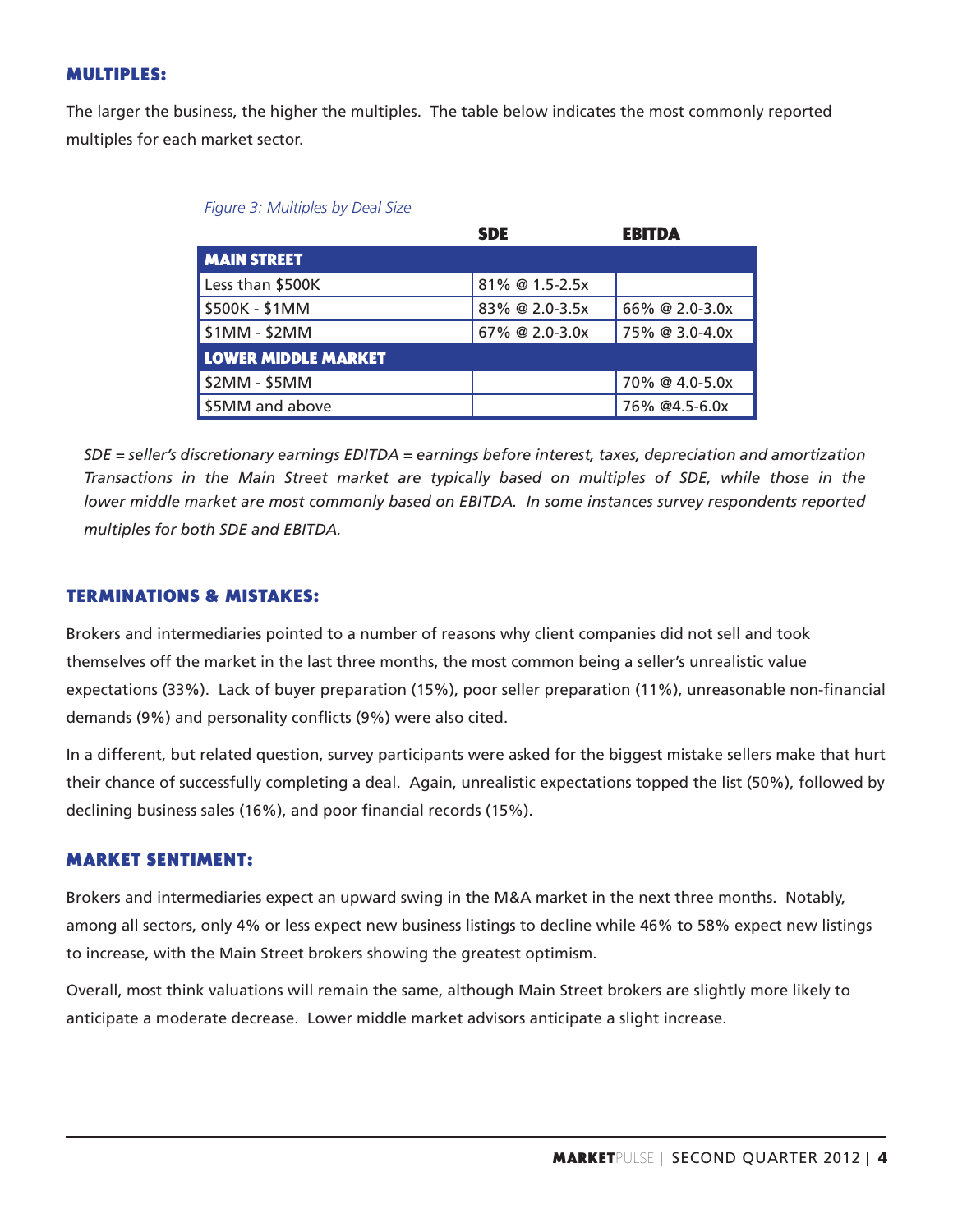# BROKER ADDENDUM

## DEAL SIZE:

For transactions terminated in the last three months, there is a linear pattern showing that the smaller the deal size, the higher the chance the transaction will not successfully close. Of all the terminated deals, 25% were valued at \$500K or less, while only 6% of terminated deals were valued over \$2MM.

When asked about active deals on the table, respondents reported that there are about four times as many active deals at a valuation of \$500K or less. Yet when asked for the number of transactions currently in the escrow/accepted LOI/due diligence phase, this segment reported the lowest success ratio at 17%.

|                            | <b>ACTIVE DEALS</b> | <b>ACCEPTED OFFER</b> | % IN ACCEPTED OFFER |
|----------------------------|---------------------|-----------------------|---------------------|
| <b>MAIN STREET</b>         |                     |                       |                     |
| Less than \$500K           | 372                 | 65                    | 17%                 |
| \$500K - \$1MM             | 103                 | 27                    | 26%                 |
| $$1MM - $2MM$              | 70                  | 18                    | 26%                 |
| <b>LOWER MIDDLE MARKET</b> |                     |                       |                     |
| \$2MM - \$5MM              | 66                  | 26                    | 39%                 |
| \$5MM and above            | 49                  | 16                    | 33%                 |

*Figure 4: Closing Ratios*

# INDUSTRY EXPERIENCE:

Roughly half (48%) of the respondents reported 10 years or more working experience in the M&A industry with a full 24% at 20 years tenure or greater.

#### LEAD GENERATION:

By far and away, brokers and intermediaries reported their best new clients had arrived by referral (57%). Other lead generation tactics such as networking (8%), targeted mailer (6%), company branding (6%), cold calling (4%), and general mailer (4%) lagged far behind .



Referral sources came most commonly from past clients (35%), followed by accountants (17%) and financial advisors (16%).